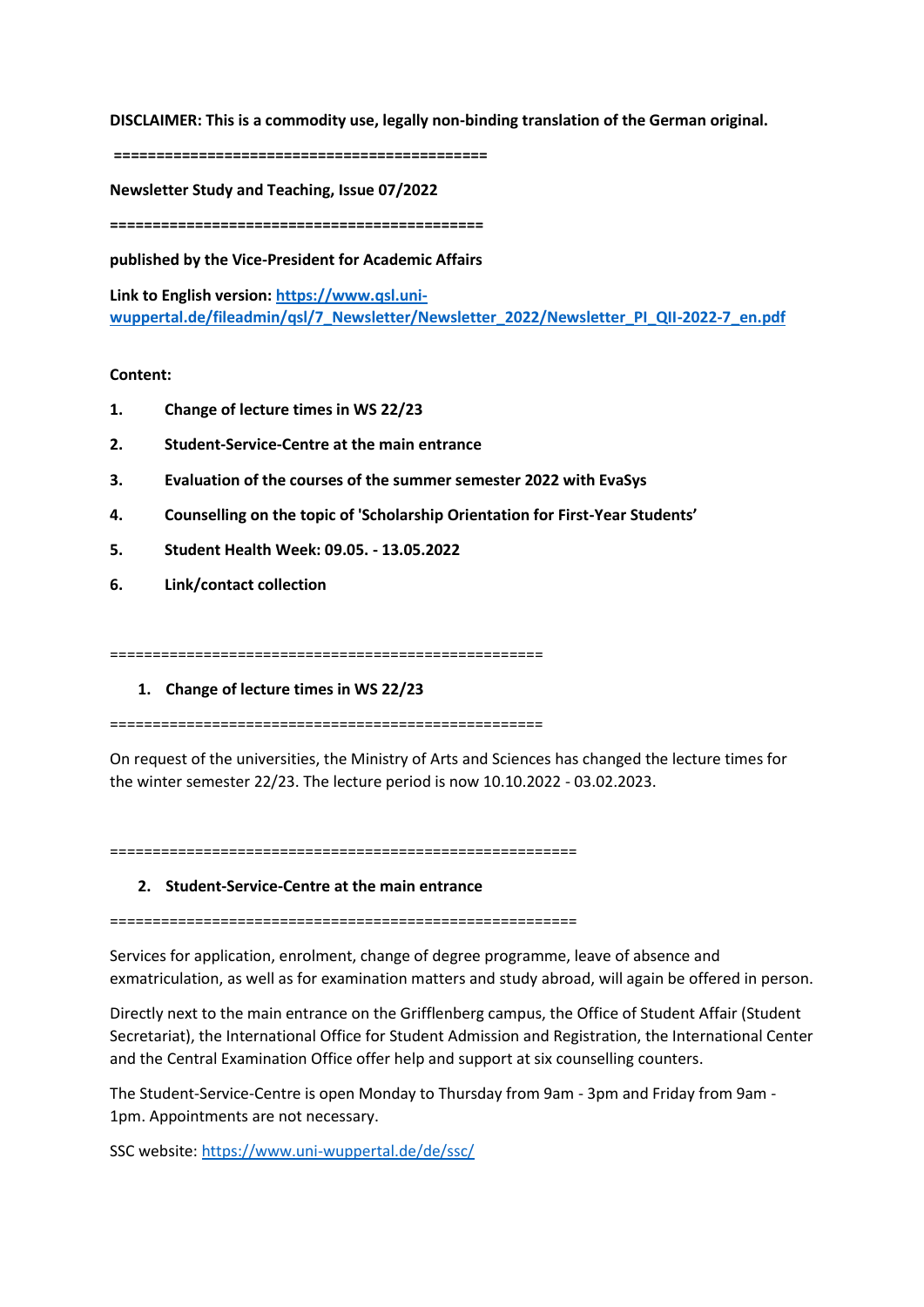=======================================================

### **3. Evaluation of the courses of the summer semester 2022 with EvaSys**

=======================================================

The registration portal for course evaluations in the summer semester 2022 is still open until 1 July 2022.

The evaluation of the courses is carried out by paper or online surveys. After registering your course for online evaluation, lecturers receive an access code (instead of the previous TANs) for their survey, which can be forwarded to the students or stored in Moodle.

[https://www.qsl.uni-wuppertal.de/de/evaluation-und-befragungen/evasys](https://www.qsl.uni-wuppertal.de/de/evaluation-und-befragungen/evasys-lehrveranstaltungsevaluation/anmeldung-einer-lvb/)[lehrveranstaltungsevaluation/anmeldung-einer-lvb/](https://www.qsl.uni-wuppertal.de/de/evaluation-und-befragungen/evasys-lehrveranstaltungsevaluation/anmeldung-einer-lvb/) 

=======================================================

#### **4. Counselling on the topic of 'Scholarship Orientation for First-Year Students'**

=======================================================

The ZSB (central student counselling office) offers a scholarship consultation session on Zoom for first-year students on the last Thursday of every month from 4pm – 6pm. Suitable scholarship programmes, criteria to be fulfilled and application and selection procedures are presented.

Prior registration is required at: [https://www.zsb.uni](https://www.zsb.uni-wuppertal.de/de/kontakt/stipendienorientierung-fuer-studienanfaengerinnen/)[wuppertal.de/de/kontakt/stipendienorientierung-fuer-studienanfaengerinnen/](https://www.zsb.uni-wuppertal.de/de/kontakt/stipendienorientierung-fuer-studienanfaengerinnen/)

To get in touch, please contact the talent scouting team at the ZSB: [talentscouts@uni-wuppertal.de](mailto:talentscouts@uni-wuppertal.de).

=======================================================

### **5. Student Health Week: 09.05. - 13.05.2022**

=======================================================d

Finally, the time has come: Student Health Week will once again take place on site at the Grifflenberg campus.

All offers (workshops, lectures and great events) can be booked here:

[https://buchung.hochschulsport.uni](https://buchung.hochschulsport.uni-wuppertal.de/sportarten/aktueller_zeitraum/_Student_Health_Week.html)wuppertal.de/sportarten/aktueller\_zeitraum/\_Student\_Health\_Week.html

UniSport team is looking forward to an active participation!